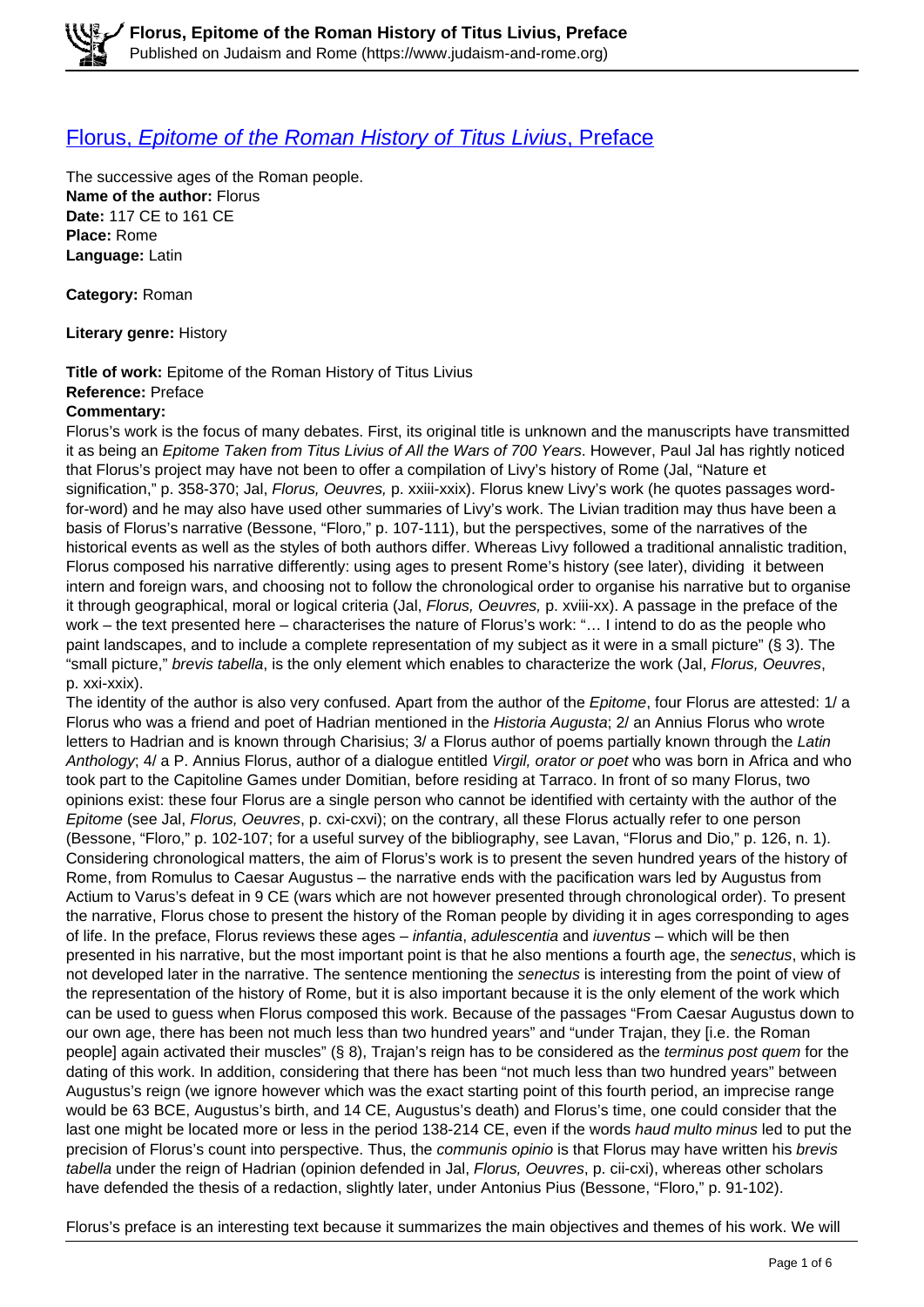focus our presentation on three themes which make Florus's point of view particularly interesting, especially for what concerns the question of the representation of the history of Roman domination.

The first interesting point is the predominance of the Roman people in Florus's narrative. As the title of the work might have indicated, Florus's aim was to write some kind of panegyric of the Roman people which is actually the central character and the hero of his narrative. A reference to the Roman people opens the preface (§ 1), and, as Paul Jal rightly recalls, the Roman people is mentioned about fifty times in the whole work. The repartition of the references to the *populus romanus* is logically unequal as most of the occurrences are in the first book – which starts from Rome's royal origins to the period of the Gracchi –, and only a few of them are in the second book which is highly focused on the augmentation of inner conflicts during the last century of the Republic and on the pacification policy led by Augustus, who appears both as the representative and the authority acting instead of the Roman people. Thus, the decrease of the references to the Roman people goes along with the narrative as the settlement of the Empire led actually to a clear decline in the political role of the Roman people. It is thus logical that this picture of the history of the Roman people ends at this time (Jal, Florus, Oeuvres, p. xxxix-xli). Considering our text, there is no less than three references to the Roman people (§ 1, 3, 4). The most interesting passage is when Florus presents the Roman people as the *princeps populus*, an expression repeated three times in the whole work (I.1[3].2; I.2.5; I.17[25].5), and two other times through a slightly different form of "the first people among nations," princeps gentium populus (II.7.1; II.13.1). The Roman people is also named through more complex expressions, as he is called "the Roman people victorious over Italy/the Italian peoples," victor Italiae (gentium) populus Romanus (I.18[2].1; I.44.3); "the people arbiter of the kings and nations," cum regum et gentium arbiter populus (II.6.7); "the people who had been victorious over the nations and possessed the whole world," populus gentium victor orbisque possessor (II.1.2; II.2.3); "the Roman people victorious over the nations," victorem gentium populum Romanum (II.34.61) (for these references, see Jal, Florus, Oeuvres, p. xl). Considering all these expressions, the evolution of the Roman people as the leader of Italian peoples to the arbiter or the master of the nations of the whole world reflects the evolution of the narrative of the evolution of Rome's territorial domination. By using in his preface the expression *princeps populus*, Florus may have echoed Cicero who also refers to the Roman people as "the first people, master and victor over all the nations," princeps populus et omnium gentium dominus atque victor (Cicero, Pro Plancio 11), but also Livy's preface when he speaks about "the first people of the world," princeps terrarum populus (Livy, Books From the Foundation of the city, Preface § 3). Florus's expression *princeps populus* can thus also be translated, following the Ciceronian or Livian traditions, as "the first people," however Paul Jal or Myles Lavan respectively translates it by "people-king" or "people-emperor" (§ 3; Jal, Florus, Oeuvres, p. 6; Lavan, "Florus and Dio," p. 147, n. 81). For them, Florus may have wanted to present the Roman people not only as predominant, but as taking part directly in the ruling of Rome's affaires. Even if, in the second book of Florus's work – dealing with the increase of the imperatores and the establishment of the Principate – the references to the Roman people are far less numerous, the use of the expression of *princeps* populus in the Preface has to be understood as the consequence of the fact that Florus may have wanted to present the Roman people under the Republican period as some kind of superior collective entity which played a major role in the ruling of the empire that he conquered by arms and then unified. The Roman people is thus presented by Florus as the unquestioned leader of Rome's Empire before Augustus became its new representative and completed the divine plan which had destined the Roman people for the universal domination (Christol, "Rome et le peuple romain," p. 213).

Yet in his preface, Florus puts forward the nature of his work which is nothing else than a "conquering epic of the Roman people," an epic that he organizes according to ages of life – see later – and which is presented as an irregular alternation of periods of success, but also sometimes of crisis which were however always overcome (for the expression see Christol, "Rome et le peuple romain," p. 213). Florus explicitly connects Rome's territorial expansion with two things.

The first one is the destiny and the actions of the Roman people: "They have extended their arms throughout the world so widely, that those who read their achievements are learning the history not of one people only, but that of all mankind (non unius populi, sed generis humani)" (§ 2). Through such a sentence, Florus uses a common representation of the Roman people appearing as a collective entity fit for conquests, which finally succeeded to unify the whole world. Such a representation of the Roman people clearly reminds the first representations of the Genius populi romani associated with symbols of domination, that could be spatial – the globe – or political – the sceptre –, representations which appear on Republican coins minted by the Lentuli (Denarius minted by P. Cornelius Lentulus Spinther, representing the Genius populi Romani seated in a curule chair and crowned by Victory; on the link between the Genius of the Roman people and Florus's representation of the Roman people master of the world, see Christol, "Rome et le peuple romain," p. 213-219). In § 2 of his preface, Florus is directly asserting the fact that the Roman people, thanks to the conquest they led, made the Roman empire universal. Such a theme is repeated in the preface – in the rest of the sentence when the achievements of the Roman people are said to concern all mankind, or when Florus writes that until Augustus they "brought the whole world into a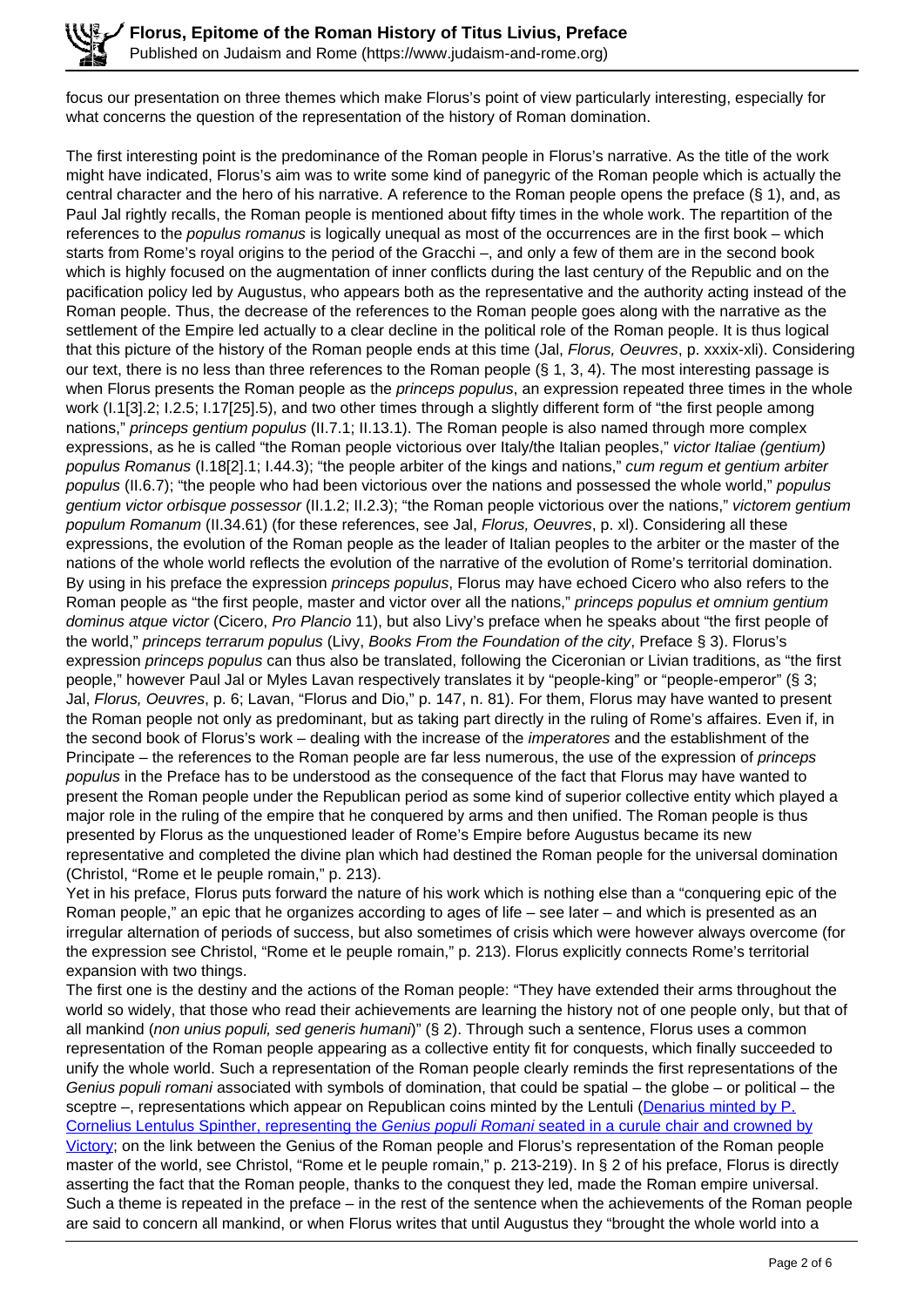state of peace" (totum orbem pacavit, § 7) –, but it is also omnipresent in the whole work (for references to this theme in Florus's work and in Latin sources, Facchini, *Il proemio*, p. 45). By invoking "mankind," Florus made the conquering epic of the Roman people some kind of transcending story, as the settlement of their domination over the world led also to the gathering of all the peoples concerned by their conquests and to the unification of this great ensemble (Christol, "Rome et le peuple romain," p. 215).

The second thing that Florus connects in his preface with Rome's territorial expansion is the influence of Fortuna and Virtus: "They have been confronted with so many efforts and dangers that to establish their Empire (imperium), Bravery (Virtus) and Fortune (Fortuna) seem to have competed" (§ 2). Florus refers here to the couple Virtus and Fortuna which is traditionally presented as gathering two essential factors to contribute to victory: Virtus refers to the conscious energy – and logically the bravery – inspiring the behaviour of the Roman people; Fortuna, on the contrary, was an external and divine power which could intervene (or not) in favour of the Roman people, and the Roman people could not have any hold on it. As Luigi Bessone rightly remarks, Florus's entire work is structured through a combination of the alternate influence of Virtus and Fortuna during the various ages of the history of the Roman people, an alternate influence which finally led to the establishment of Rome's hegemony. Thus, Fortuna is said to have had a determining role during the monarchic period – corresponding to the *infantia* of the Roman people – when the virtus of the Roman people could not express itself completely. Then, the virtus of the Roman people manifested itself during their *adulescentia*, when Rome conquered Italy. Then, the third age of the Roman people, their *iuventus*, is an age which ended with Augustus's reign, which is presented as the embodiment of the best which could be produced by the alternate influence of Fortuna and Virtus. The creation of a universal empire and the settlement of the pax romana under Augustus is thus presented by Florus as the moment when the balance between Virtus and Fortuna was optimal (Bessone, "Floro," p. 115-117).

The third interesting point in this preface is the part in which Florus presents how he has organized his narrative of the history of the Roman people through a biological scheme and a division of this history in 4 ages (§ 4-8). First, it is important to remind that Florus's dating of the various ages of Rome are voluntarily imprecise, and that many of the numbers expressing the length of the various ages have been corrupted throughout the manuscript transmission. Paul Jal has proposed some revisions of these numbers and thus distinguishes (Jal, Florus, Oeuvres, p. lxix-lxx):

1/ The first age of the Roman people, that of their infantia, is the monarchical period of Rome. For Florus, it may have lasted for around 250 years, as it goes from 754 to 510 BCE (§ 5).

2/ The second age, that of their *adulescentia*, is the period when the Roman people conquered Italy. For Florus, it may have lasted for around 250 years, as it goes from 510 to 264 BCE (§ 6).

3/ The third age, that of their iuventus, is the period of expansion of the Roman empire throughout the world. For Florus, it may have lasted for around 200 years, as it goes from 264 to 43 BCE as, according to Paul Jal, it is supposed to stop at the beginning of Octavian's accession to power (scholars debate this second dating a lot, as it could be 29 BCE, see Bessone, "Floro," p. 94-95, or 29-25 BCE, see Facchini Tosi, Il proemio, p. 30-31). However, the narrative includes military campaigns of the Augustan period which are mentioned because they put an end to wars and conflicts started during the third age (§ 7).

4/ The fourth age, that of the senectus, is the period when the Roman people grew old because of the "inactivity" of previous emperors, even if they found a new energy under Trajan's reign. This fourth age is not developed in Florus's narrative, but it is probably the passage of the preface which has been the most commented upon, because it is the major element in the debate related to the dating of the work, and for the understanding of the reference to the senectus of the Empire (§ 8).

First, it has to be recalled that explaining the history of Rome through ages and a biological scheme is not something singular in Roman historiography. Before Florus, Cicero had talked about the various ages of Rome in his treaty De Republica, to prove that the Rome of his time had reached adulthood (Cicero, De Republica II.1.3). However, the most obvious parallel with Florus's biological scheme is that which may have been used by Seneca (the Elder or the Philosopher, his identity has been debated), if we believe Lactantius when he attributes this text to Seneca (Lactantius, The Divine Institutes VII.15.14-16). Actually, Seneca-Lactantius may have also compared the ages of Rome to that of a man, however various differences exist with Florus's perspective, because Seneca adds another age (the *pueritia*), and does not follow the same chronological division as Florus. For instance, for Seneca-Lactantius the senectus starts with the civil wars, whereas for Florus the civil wars are part of the third age and are presented as the expression of an "exuberant maturity" (for the expression, see Jal, Florus, Oeuvres, p. lxxiv; on the text of Seneca p. lxxii-lxxv). Thus, Florus may have known Seneca's division of the ages of Rome, even if the biological scheme of the historical evolution of the Roman people that he presents appears as a personal version of that division (Bessone, La Storia Epitomata, p. 31-41).

The second important element which can be analysed in this enumeration of the ages of Rome is the reference to the senectus, that is Rome's growing old: "From Caesar Augustus down to our own age, there has been not much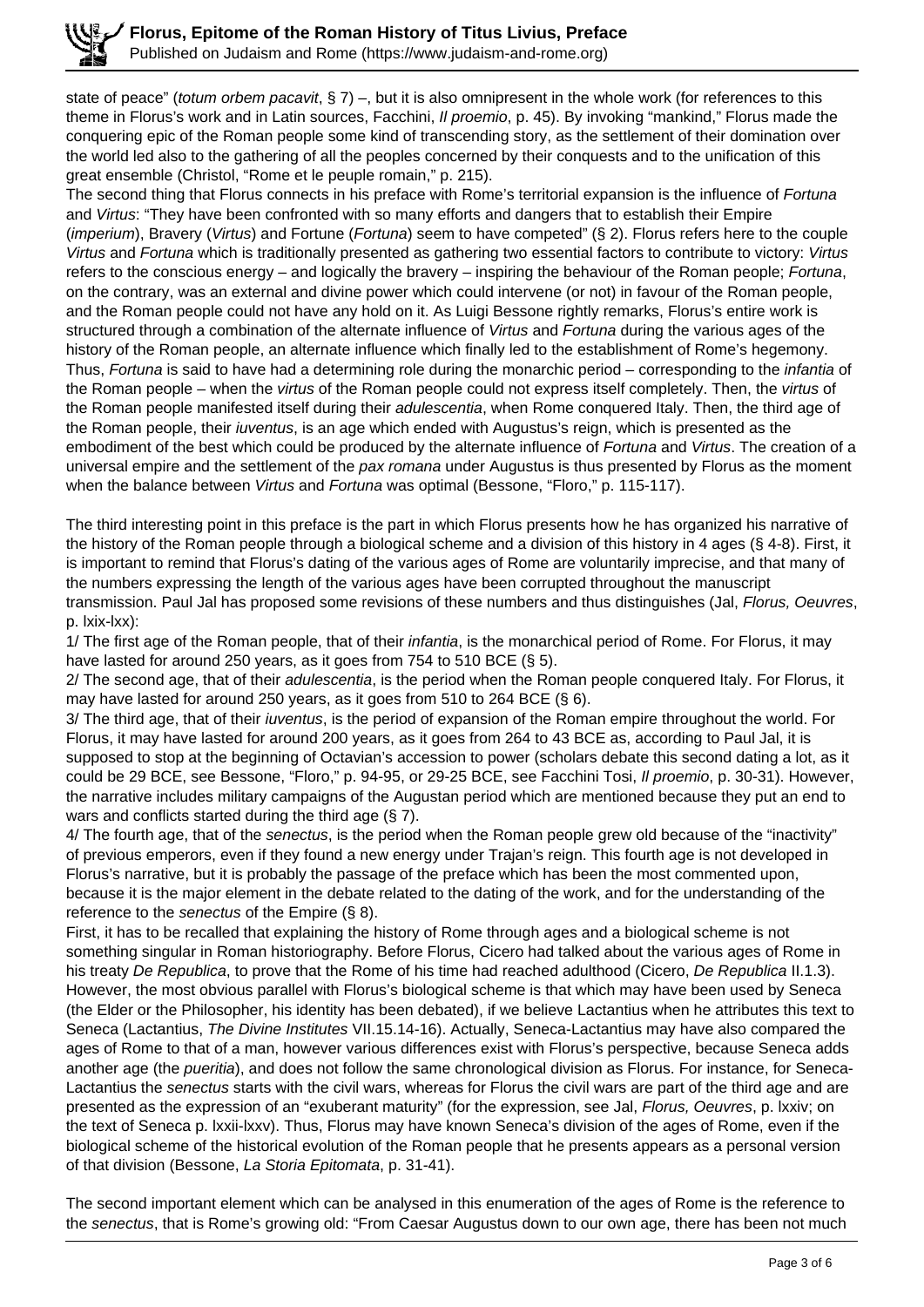less than two-hundred years, during which, owing to the inactivity of the emperors, they [i.e. the Roman people], as it were, grew old and shrivelled up, excluding the fact that under Trajan they again activated their muscles; and, contrary to general expectation, the old empire regained its strength as if youth had been given back to it" (§ 8). The idea of ageing of cities, peoples or empires is an idea which was part of the rhetoric and philosophical background (on this idea that cities as empires could see their fortuna prosper, decline or disappear, see Velleius Paterculus, The Roman History II.11.3; Jal, Florus, Oeuvres, p. lxx). The originality of Florus's presentation of this age is that, after the beginning of its senectus, the Roman people experienced an improvement, which shows that Florus's conception of the biological evolution of Rome was more influenced by a "resigned" or "moderate pessimism" than by a uniform, declinist point of view (for a later representation of the senectus of Rome see Ammianus Marcellinus, Res Gestae XIV.6.4; Jal, Florus, Oeuvres, p. Ixxvi-Ixxviii). Therefore, Florus's definition of the notion of senectus is closer to the Ciceronian acceptation of the term – which can be for Cicero a symbol of perfection, stability and permanence – than to the acceptation of decadence. He may have meant that Rome would not die of old age, but rather would stay in this state of senectus – even after the period of improvement under Trajan –, alternating ups and downs which would not however signify its disappearance (Bessone, "Floro," p. 91 and n. 50). Florus's representation of Rome's senectus is thus totally different fromLactantius-Seneca, who defends a cyclic vision of the evolution of Rome – the lost of the Republican libertas means for him the regression to infantia (Facchini Tosi, Il proemio, p. 36-37). Finally, the criticism of Florus against the inertia Caesarum, which we can identify with the Julio-Claudian (probably with the exception of Augustus) and the Flavian emperors, clearly recalls some statements of Tacitus or of Pliny the Younger, who also criticized previous emperors for their *inertia* (see for instance Tacitus and Suetonius criticizing Tiberius for his military inactivity, Tacitus, Annals IV.32.2; Suetonius, Life of Tiberius 41; see also Pliny the Younger when he criticizes the iners emperor Domitian, Panegyric of Trajan 14.5; the *inertia* of the previous times 18.1; or when he exhorts Traian to teach the future emperors to get out of *inertia* 59.2; for a global survey of these references, see Jal, "Nature et signification," p. 372-373). The third important element in Florus's enumeration of the ages of Rome is that he continuously stresses the constitutive manliness and strength of the Roman people, which thus appear as the main factors of their expansion and successes. In the first part of the preface, Florus emphasizes the martial dimension of their history: "They have extended their arms throughout the world so widely..." (§ 2); their virtus explains why they established their Empire in spite of dangers (§ 3). Then, in his enumeration of the ages of the Roman people, it is interesting to see that each age – with the exception of the first – are all defined according to the question of their degree of bravery and virility. He presents their *adulescentia* as being "the most vigorous period (tempus incitatissimum) for what concern men and arms" (§ 6). Then, even if he presents the third age, the *iuventus*, as an age of "pacification of the world," he also highlights the fact that it is the age of the "robust maturity" (robusta maturitas) of the Empire (§7). Also in the fourth age, that of the senectus, which firstly signified the weakening of the Roman people, Florus highlights Trajan's reign as being the time of some martial and virile recovery, through the image of the activation of the muscles, a period which enabled the Roman people to revirescere, "recover their strength" (§ 8). Florus's representation of Trajan's reign as being a warlike period fits in with the traditional representations of this reign as being the acme of Rome's expansionist policy (see the Column of Trajan). A comparison with the panegyric of Trajan of Pliny the Younger appears thus as a prerequisite. Luigi Bessone has noticed that some echoes appear between the two works, even if the perspectives of both authors are, at the end, slightly different. For instance, Pliny the Younger defends the idea that, under Trajan, security inside the Empire was actually ensured, an idea which can echo Florus's development about the pax romana. However, in his panegyric, Pliny does not present Trajan only as a tremendous warlord whose reign could be characterized strictly through his military operations; his presentation of Trajan's military campaigns is limited to a part of the panegyric, so that he can also praise the numerous other qualities of the *princeps* (see Pliny the Younger, Panegyric of Trajan 12-19 upon the 94 chapters of the panegyric). In addition, the fact that Pliny specifies, about the bellicosity of Trajan, that: Non times bella nec provocas; "You do not fear war, but you do not have any desire to cause one" (Pliny the Younger, Panegyric of Trajan 16.2), fits in with this impression that Pliny may have wanted to present a more complex picture of Trajan as war leader than Florus. Conversely, Florus chose to present Trajan's reign mainly through a martial perspective which clearly contrasts with the representation of his predecessor, who actively worked for the preservation of the integrity of the Roman Empire, namely Augustus; Augustus who is essentially staged as the pacificator of the Empire (Bessone, "Floro," p. 113, n. 139).

In conclusion, the understanding of the goals which may have been those of Florus when he wrote this preface enumerating the various ages of Rome and when he inserted a reference to the warmongering policy of Trajan – goals which are understood by scholars in diametrically opposed ways, as the work has been seen both as a justification and as a critique of Hadrian's decision to abandon Trajan's policy of conquests (on the bibliography, see Lavan, "Florus and Dio," p. 129, n. 12) – depends upon the dating that one chooses to attribute to the composition of the work. Whatever the dating and the interpretation chosen, Florus's representation of the Roman people is interesting for two reasons. First, the fact that the Roman people is the central element of his narrative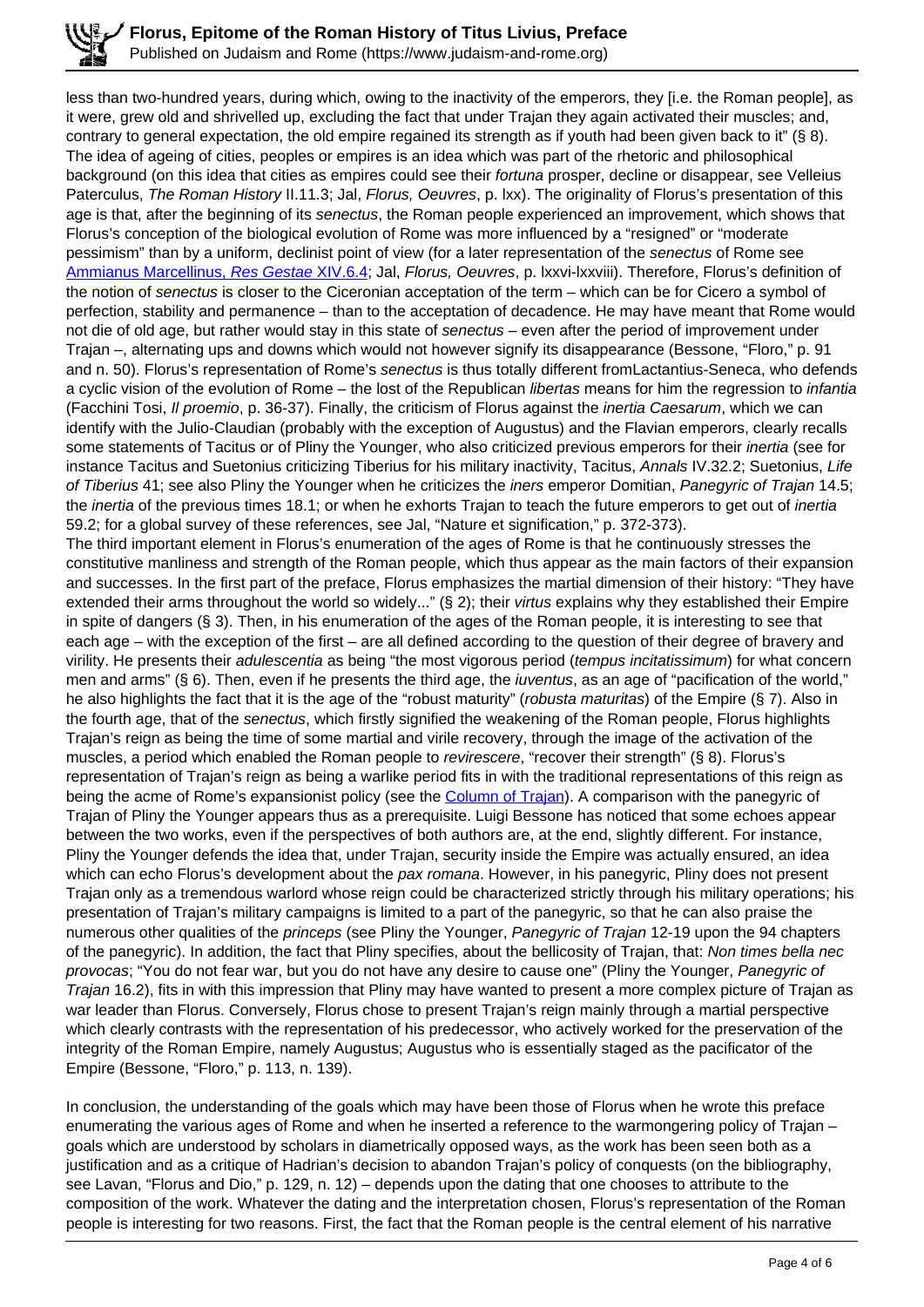and is thus staged as the main actor and leader in a process which is constitutive of Rome's history, namely the establishment of Rome's universal empire. The theory of the succession of the ages was thus an interesting literary tool that Florus could use in order to reflect the idea that the establishment of this Empire had been a progressive, but also an integrative process: the personified Roman people is staged as being always renewed and enriched after that more and more peoples came under its control. The second interesting point is that the biological metaphor enables Florus to emphasize an essential dimension of the power of the Roman people, namely their virility and their conquering strength which are presented as their main quality explaining their successes. Florus could have chosen to present the history of the Roman people and more particularly the establishment of Rome's domination on earth by insisting upon the idea of the spread of Rome's culture, language or citizenship, but he deliberately chose to present the history of the Roman people through this expansionist and martial perspective.

Keywords in the original language:

- adulescentia
- aetas
- arma
- **Augustus**
- bellum
- **Caesar**
- fortuna
- genus humanum
- homo
- imperium
- incitatus
- inertia
- infantia
- iuventus
- magnitudo
- maturitas
- orbis terrarum
- paco
- pax
- populus romanus
- princeps populus
- processus
- quattuor gradus
- **reviresco**
- rex
- saeculum
- senectus
- vir
- virtus

Thematic keywords in English:

- ages of Rome
- people-emperor
- Roman conquests
- Roman decline
- Roman domination
- Roman peace
- Roman people
- Roman power  $\bullet$
- $\bullet$ **Trajan**